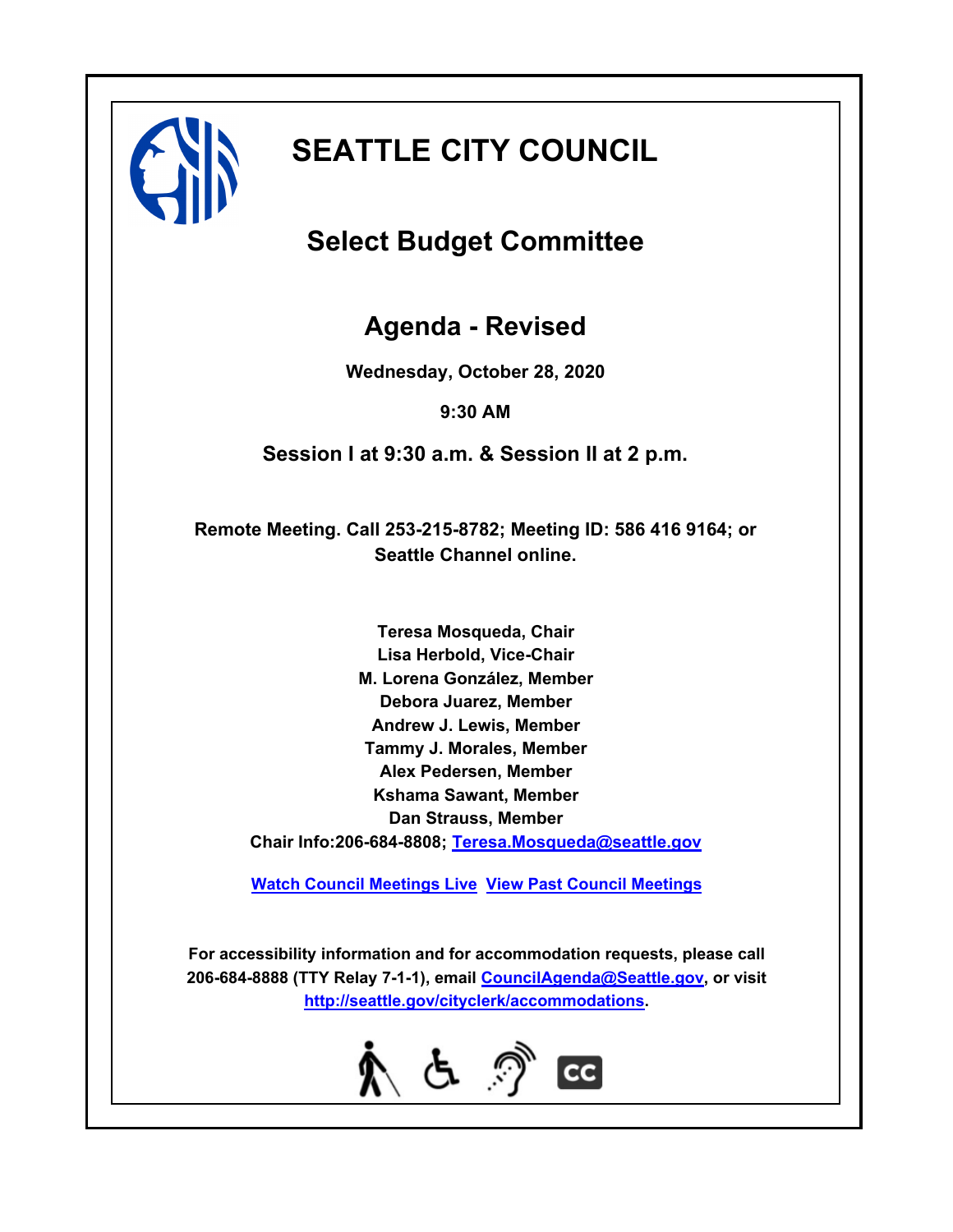## **SEATTLE CITY COUNCIL Select Budget Committee Agenda - Revised October 28, 2020 - 9:30 AM**

### **Session I at 9:30 a.m. & Session II at 2 p.m.**

#### **Meeting Location:**

Remote Meeting. Call 253-215-8782; Meeting ID: 586 416 9164; or Seattle Channel online.

#### **Committee Website:**

http://www.seattle.gov/council/committees/budget

This meeting also constitutes a meeting of the City Council, provided that the meeting shall be conducted as a committee meeting under the Council Rules and Procedures, and Council action shall be limited to committee business.

*In-person attendance is currently prohibited per Washington State Governor's Proclamation No. 20-28.11, through November 9, 2020. Meeting participation is limited to access by telephone conference line and Seattle Channel online.*

> **Register online to speak during the Public Comment period at the 9:30 a.m. Select Budget Committee meeting at http://www.seattle.gov/council/committees/public-comment.**

**Online registration to speak at the Select Budget Committee meeting will begin two hours before the 9:30 a.m. meeting start time, and registration will end at the conclusion of the Public Comment period during the meeting. Speakers must be registered in order to be recognized by the Chair.**

**Submit written comments to Councilmembers at council@seattle.gov Sign-up to provide Public Comment at the meeting at http://www.seattle.gov/council/committees/public-comment Watch live streaming video of the meeting at http://www.seattle.gov/council/watch-council-live Listen to the meeting by calling the Council Chamber Listen Line at 253-215-8782 Meeting ID: 586 416 9164 One Tap Mobile No. US: +12532158782,,5864169164#**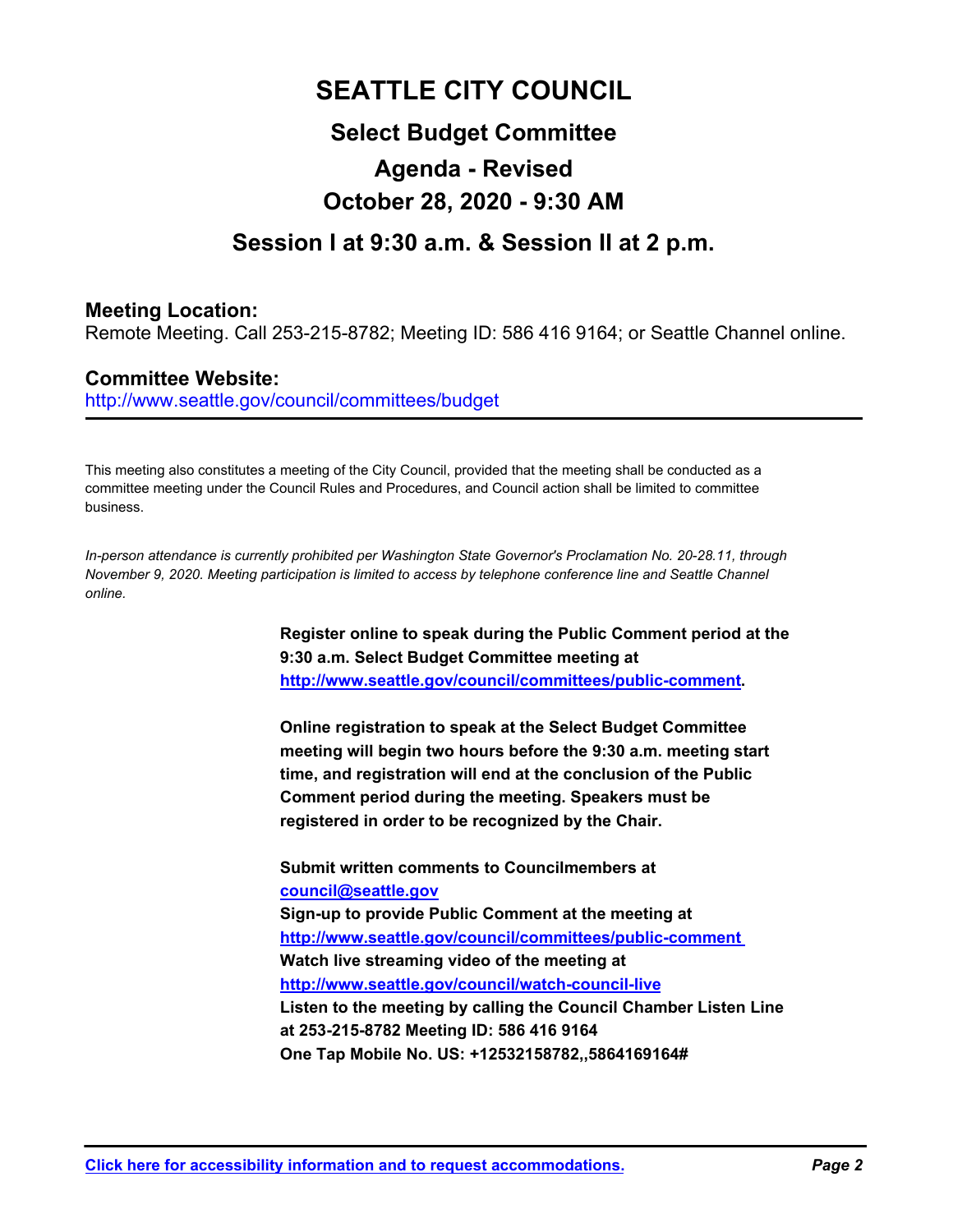*Please Note: Times listed are estimated*

#### **Council Budget Actions (CBAs) and Statements of Legislative Intent (SLIs)**

Council Central Staff will present Councilmembers' amendments to the 2021 Proposed Budget in the form of CBAs and SLIs.

#### **Session I - 9:30 a.m.**

If time permits during Session I, the Select Budget Committee may discuss agenda items in Session II.

#### **A. Call To Order**

- **B. Approval of the Agenda**
- **C. Public Comment**

(20 minutes)

#### **D. Items of Business**

#### **1. Introduction and CBAs and SLIs Overview**

*Supporting Documents:* [Presentation](http://seattle.legistar.com/gateway.aspx?M=F&ID=06b9f97d-02bb-4720-9030-7c9a47c3da51.pdf)

**Briefing and Discussion**

**Presenters:** Aly Pennucci, Council Central Staff

- **I. City Budget Office (CBO)**
- **Request a new Internet for All section in the 2021 Adopted Budget Book SLI** [CBO-001-A-00](http://seattle.legistar.com/gateway.aspx?m=l&id=/matter.aspx?key=10676) 1 **2.**

*Attachments:* [SLI CBO-001-A-001](http://seattle.legistar.com/gateway.aspx?M=F&ID=4061e50d-f00c-4116-bca9-ee38b1fd2c02.docx)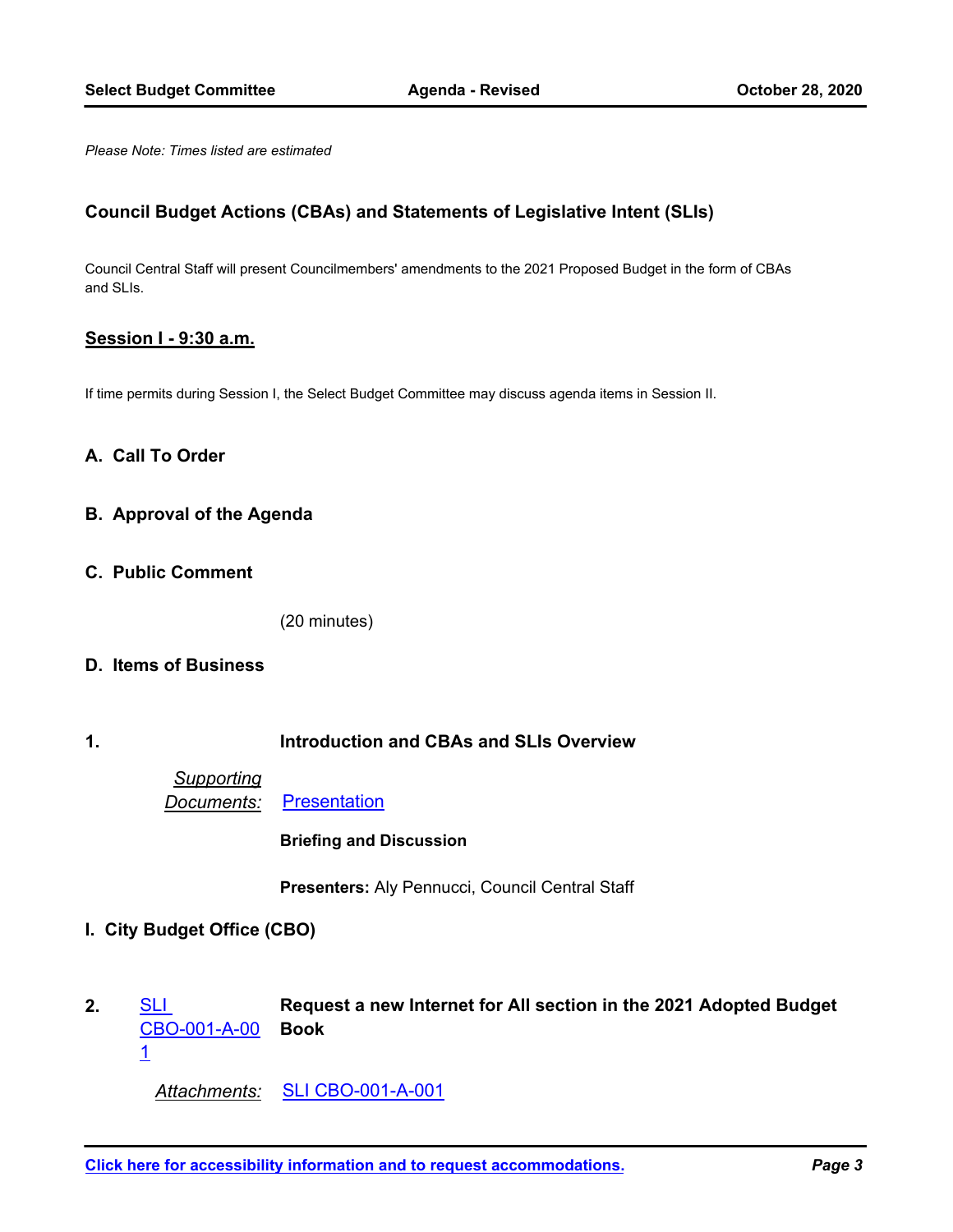- **II. Department of Education and Early Learning (DEEL)**
- **Add \$550,000 of 2011 Families and Education Levy to DEEL for a study and one-time programmatic funding for Black girls and young women and Black queer and trans youth CBA** [DEEL-001-A-0](http://seattle.legistar.com/gateway.aspx?m=l&id=/matter.aspx?key=10685) 01 **3.**

*Attachments:* [CBA DEEL-001-A-001](http://seattle.legistar.com/gateway.aspx?M=F&ID=303efbc9-36ed-405e-aa71-01d410bf616f.docx)

CBA **Add \$550,000 GF to DEEL for a restorative justice pilot program** [DEEL-002-A-0](http://seattle.legistar.com/gateway.aspx?m=l&id=/matter.aspx?key=10686) 01 **4.**

*Attachments:* [CBA DEEL-002-A-001](http://seattle.legistar.com/gateway.aspx?M=F&ID=f3d32280-2bc8-462d-83b5-b6f3849e69a5.docx)

- **III. Department of Neighborhoods (DON)**
- **Add a Planning and Development Specialist II and \$130,350 to DON to staff an Indigenous Advisory Council** CBA [DON-001-A-00](http://seattle.legistar.com/gateway.aspx?m=l&id=/matter.aspx?key=10687) 1 **5.**

*Attachments:* [CBA DON-001-A-001](http://seattle.legistar.com/gateway.aspx?M=F&ID=360a7279-8a64-4a16-8f1c-f20ae918b874.docx)

CBA **Add \$200,000 to DON to support Detective Cookie Chess Park** [DON-002-A-00](http://seattle.legistar.com/gateway.aspx?m=l&id=/matter.aspx?key=10688) 1 **6.**

*Attachments:* [CBA DON-002-A-001](http://seattle.legistar.com/gateway.aspx?M=F&ID=8c476820-8745-47ee-8c8f-06d09d586a46.docx)

CBA **Add \$75,000 GF to DON for a South Park safety coordinator** [DON-003-A-00](http://seattle.legistar.com/gateway.aspx?m=l&id=/matter.aspx?key=10689) 1 **7.**

*Attachments:* [CBA DON-003-A-001](http://seattle.legistar.com/gateway.aspx?M=F&ID=8b9074d0-d529-4bd3-aa09-da4fecd25228.docx)

**IV. Department of Finance and Administrative Services (FAS)**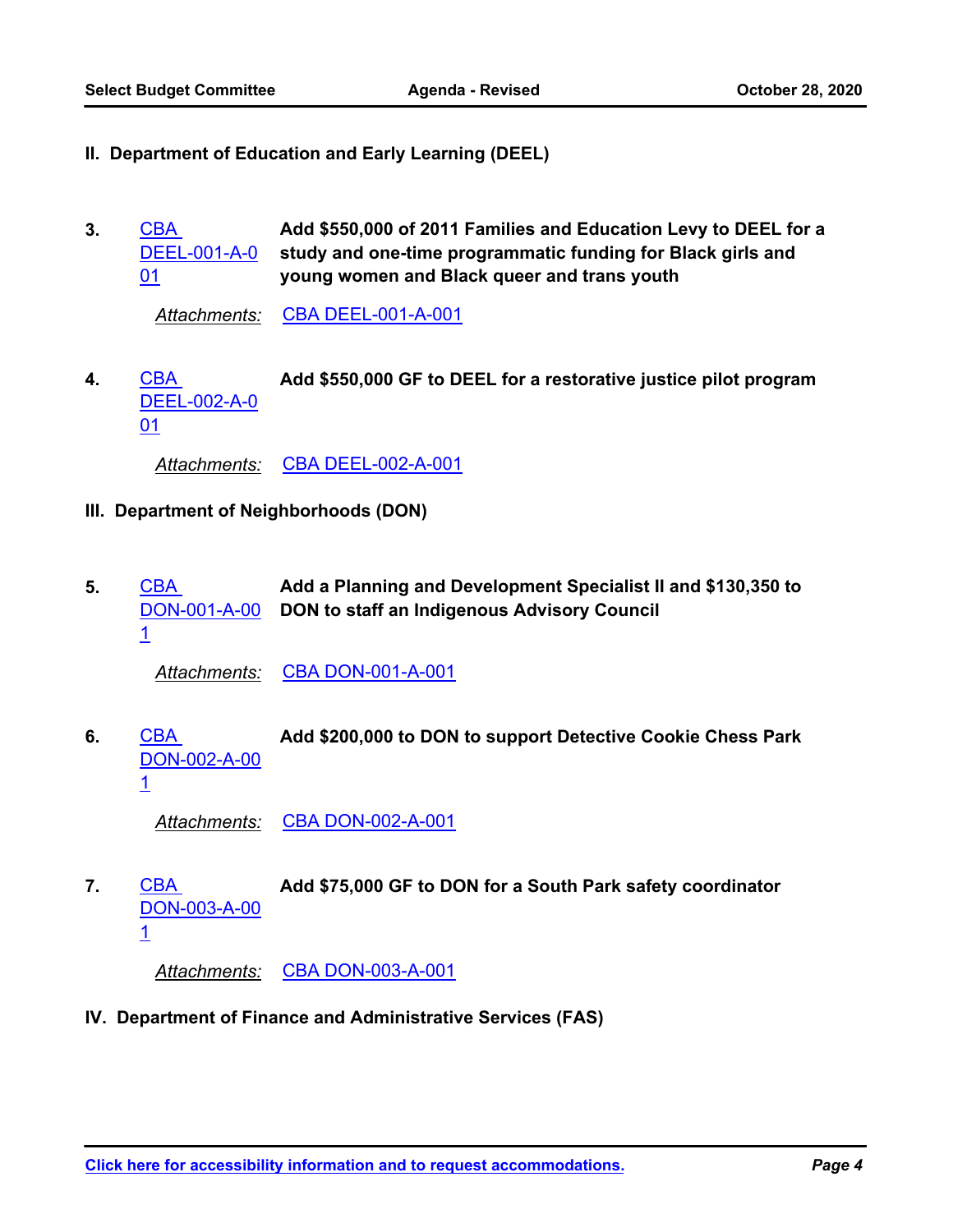**Request that FAS report on potential space for a food bank in Belltown** SLI [FAS-001-A-00](http://seattle.legistar.com/gateway.aspx?m=l&id=/matter.aspx?key=10677) 1 **8.**

*Attachments:* [SLI FAS-001-A-001](http://seattle.legistar.com/gateway.aspx?M=F&ID=42fe8342-0857-4c00-9d74-baa827efa3c1.docx)

**Pass legislation to provide a business and occupation tax credit for businesses with 2020 income below \$200,000 CBA** [FAS-002-A-00](http://seattle.legistar.com/gateway.aspx?m=l&id=/matter.aspx?key=10690) 1 **9.**

*Attachments:* [CBA FAS-002-A-001](http://seattle.legistar.com/gateway.aspx?M=F&ID=de0179f9-2d0a-4839-8cd2-3e476d19659c.docx)

- **V. Law Department (LAW)**
- **Recommend passage of legislation to redefine the terms "duress" and "de minimis" in the Seattle Municipal Code** CBA [LAW-001-A-00](http://seattle.legistar.com/gateway.aspx?m=l&id=/matter.aspx?key=10691) 1 **10.**

*Attachments:* [CBA LAW-001-A-001](http://seattle.legistar.com/gateway.aspx?M=F&ID=9d3ec75e-c31a-4a8f-af7b-30adba350618.docx)

- **VI. Legislative Department (LEG)**
- **Add \$275,000 GF to LEG to contract for a report on citywide human service wage inequities** CBA [LEG-001-A-00](http://seattle.legistar.com/gateway.aspx?m=l&id=/matter.aspx?key=10692) 1 **11.**

*Attachments:* [CBA LEG-001-A-001](http://seattle.legistar.com/gateway.aspx?M=F&ID=a5b91c7c-212b-4cea-8435-c7d1bb00ed17.docx)

CBA **Add \$350,000 GF to LEG to fund transportation impact fee studies** [LEG-002-A-00](http://seattle.legistar.com/gateway.aspx?m=l&id=/matter.aspx?key=10693) 1 **12.**

*Attachments:* [CBA LEG-002-A-001](http://seattle.legistar.com/gateway.aspx?M=F&ID=716859d4-52bd-43b0-ac81-805177bfccab.docx)

**VII. Office for Civil Rights (OCR)**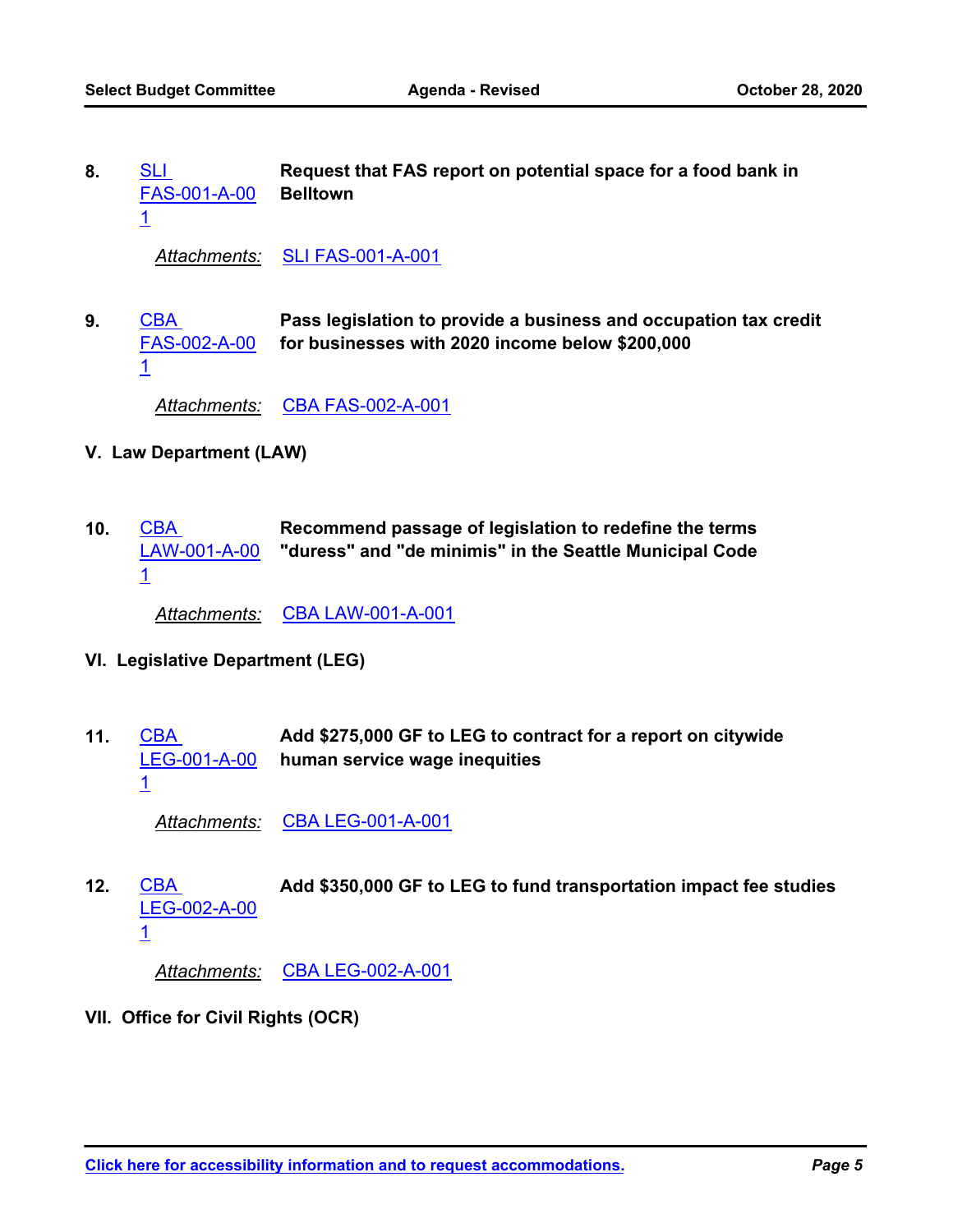**Add \$1,080,000 GF to OCR for community-based organizations [OCR-001-A-00](http://seattle.legistar.com/gateway.aspx?m=l&id=/matter.aspx?key=10694)** providing alternatives to or addressing harm created by the **criminal justice system CBA** 1 **13.**

*Attachments:* [CBA OCR-001-A-001](http://seattle.legistar.com/gateway.aspx?M=F&ID=0305f649-125c-4aee-8584-800acbabea55.docx)

**Request that the Executive participate in a work group regarding implementation of the 2019 Racial Equity Toolkit report** SLI [OCR-002-A-00](http://seattle.legistar.com/gateway.aspx?m=l&id=/matter.aspx?key=10678) 1 **14.**

*Attachments:* [SLI OCR-002-A-001](http://seattle.legistar.com/gateway.aspx?M=F&ID=429a47dd-3f89-456c-9f8b-54cc86060ce9.docx)

- **VIII. Office of Economic Development (OED)**
- **Add \$213,755 GF and 1.0 FTE Strategic Advisor 2 to OED for the Nightlife Business Advocate** CBA [OED-001-A-00](http://seattle.legistar.com/gateway.aspx?m=l&id=/matter.aspx?key=10695) 1 **15.**

*Attachments:* [CBA OED-001-A-001](http://seattle.legistar.com/gateway.aspx?M=F&ID=24b602dd-281b-420f-a7a9-60397398a44f.docx)

SLI **Request that OED develop strategies to support farmers markets** [OED-002-A-00](http://seattle.legistar.com/gateway.aspx?m=l&id=/matter.aspx?key=10679) 1 **16.**

*Attachments:* [SLI OED-002-A-001](http://seattle.legistar.com/gateway.aspx?M=F&ID=ad70eab7-5101-4b64-8995-65eed9d86712.docx)

**Add \$167,493 and 1.0 FTE Strategic Advisor 2 (term-limited) to**  [OED-003-A-00](http://seattle.legistar.com/gateway.aspx?m=l&id=/matter.aspx?key=10696) OED for a Farmers Market Advocate position CBA 1 **17.**

*Attachments:* [CBA OED-003-A-001](http://seattle.legistar.com/gateway.aspx?M=F&ID=ac99611a-0a3c-491e-8e1d-f420348a267b.docx)

**Request that OED develop a construction impacts mitigation program for small businesses** SLI [OED-004-A-00](http://seattle.legistar.com/gateway.aspx?m=l&id=/matter.aspx?key=10680) 1 **18.**

*Attachments:* [SLI OED-004-A-001](http://seattle.legistar.com/gateway.aspx?M=F&ID=067c0114-c7d9-46fe-98ba-220bcf6eb982.docx)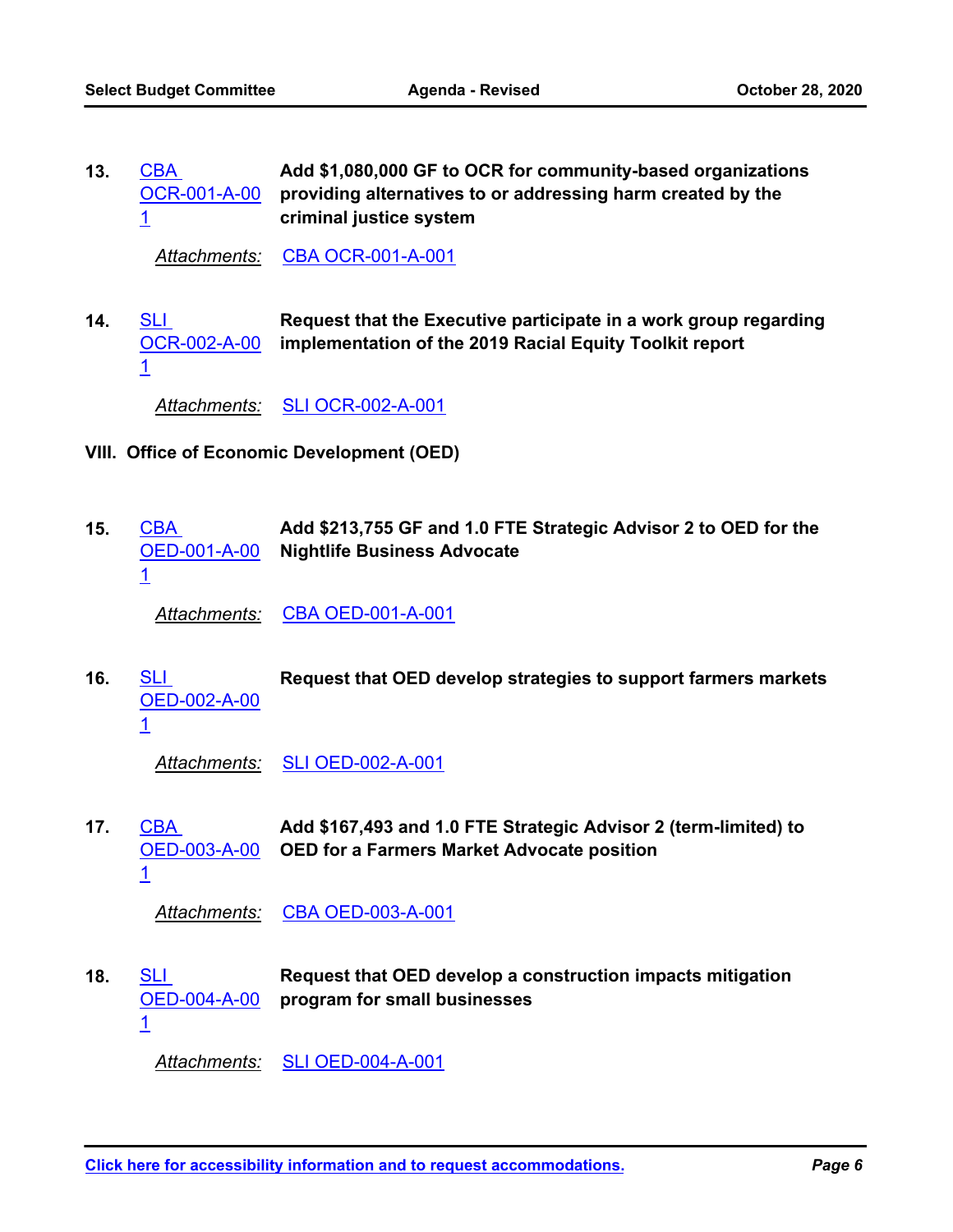#### **Session II - 2:00 p.m.**

If time permits during Session I, the Select Budget Committee may discuss agenda items in Session II.

#### **E. Items of Business**

- **IX. Office of Housing (OH)**
- CBA **Add \$200,000 GF to OH to fund the Home and Hope Program** [OH-001-A-001](http://seattle.legistar.com/gateway.aspx?m=l&id=/matter.aspx?key=10697) **19.**

*Attachments:* [CBA OH-001-A-001](http://seattle.legistar.com/gateway.aspx?M=F&ID=4f38bc97-5182-484b-a4ac-bb770aa5411a.docx)

**Add \$1.7 million of GF to OH for property acquisition and feasibility study for Aurora Commons Redevelopment Project** CBA [OH-002-A-001](http://seattle.legistar.com/gateway.aspx?m=l&id=/matter.aspx?key=10698) **20.** *Attachments:* [CBA OH-002-A-001](http://seattle.legistar.com/gateway.aspx?M=F&ID=02587bac-e865-430d-956b-4fce7d55508f.docx)

CBA **Add \$200,000 GF to OH for the Home for Good Program** [OH-003-A-001](http://seattle.legistar.com/gateway.aspx?m=l&id=/matter.aspx?key=10699) **21.**

*Attachments:* [CBA OH-003-A-001](http://seattle.legistar.com/gateway.aspx?M=F&ID=e7233600-6862-4f36-aa8c-d8edcca3ea78.docx)

- **X. Office of Intergovernmental Relations (OIR)**
- CBA **Add \$118,000 GF to OIR for state lobbying contracts** [OIR-001-A-001](http://seattle.legistar.com/gateway.aspx?m=l&id=/matter.aspx?key=10700) **22.**

*Attachments:* [CBA OIR-001-A-001](http://seattle.legistar.com/gateway.aspx?M=F&ID=3c5c8957-784c-47f0-8827-cf05fa193098.docx)

**XI. Office of Immigrant and Refugee Affairs (OIRA)**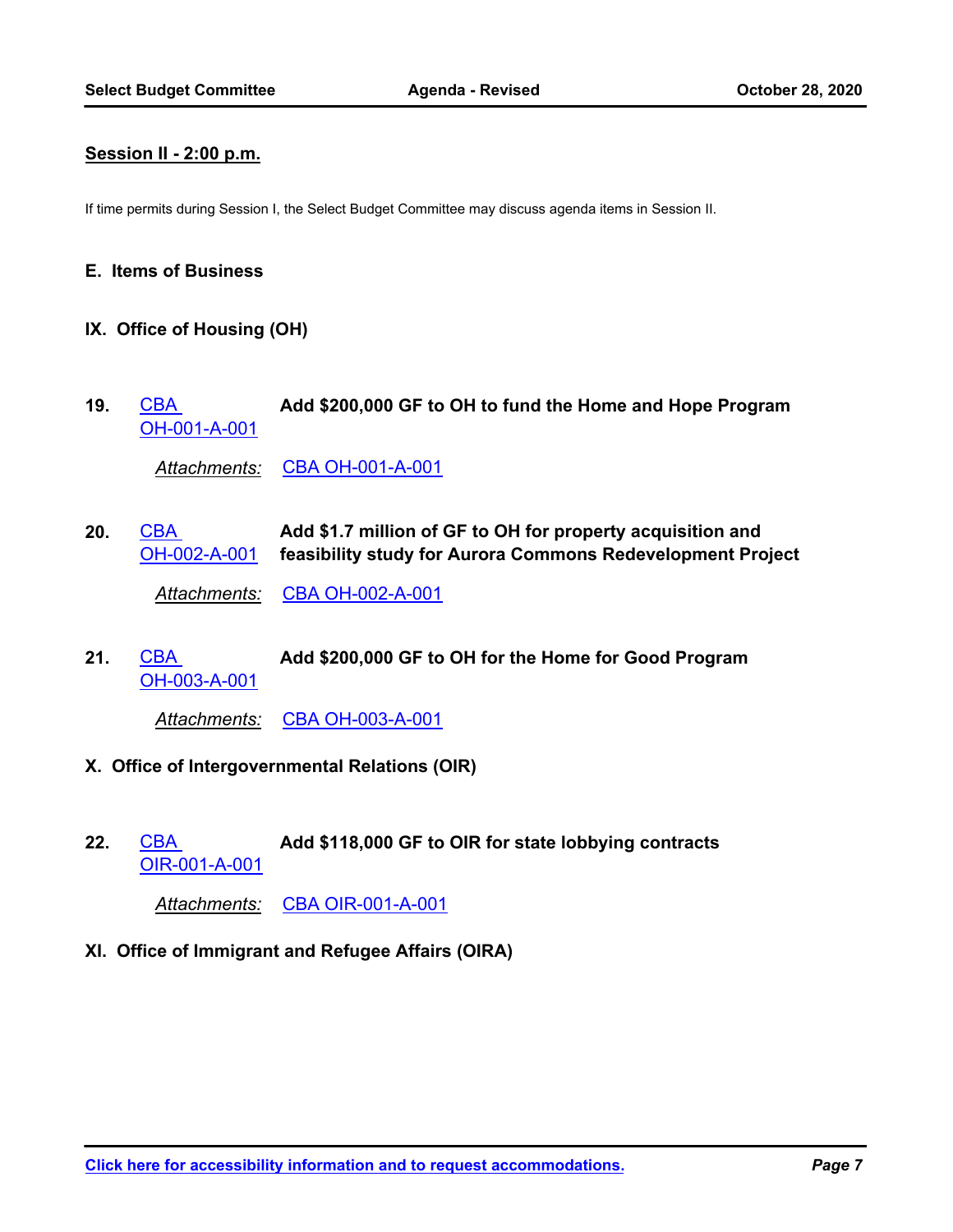CBA **Add \$190,000 GF to OIRA for the Legal Defense Network** [OIRA-001-A-0](http://seattle.legistar.com/gateway.aspx?m=l&id=/matter.aspx?key=10701) 01 **23.**

*Attachments:* [CBA OIRA-001-A-001](http://seattle.legistar.com/gateway.aspx?M=F&ID=430ece62-7551-4127-aa8a-006c5ed6c994.docx)

- **XII. Office of Planning and Community Development (OPCD)**
- **Proviso \$30,000 in OPCD for the Comprehensive Plan Environmental Impact Statement CBA** [OPCD-001-A-](http://seattle.legistar.com/gateway.aspx?m=l&id=/matter.aspx?key=10702)001 **24.**

*Attachments:* [CBA OPCD-001-A-001](http://seattle.legistar.com/gateway.aspx?M=F&ID=2ad5e9db-3f7f-45f5-93f7-5d1c79c2b375.docx)

**Proviso \$100,000 in OPCD for Comprehensive Plan outreach and engagement in 2021** CBA [OPCD-002-A-](http://seattle.legistar.com/gateway.aspx?m=l&id=/matter.aspx?key=10703)001 **25.**

*Attachments:* [CBA OPCD-002-A-001](http://seattle.legistar.com/gateway.aspx?M=F&ID=6d8bf52d-4286-4523-a6c9-54040fb27c0a.docx)

- **XIII. Seattle City Employees' Retirement System (SCERS)**
- **Request that SCERS provide a report on sources and uses of City retirement funds and performance of the SCERS II plan SLI** [RET-001-A-00](http://seattle.legistar.com/gateway.aspx?m=l&id=/matter.aspx?key=10681) 1 **26.**

*Attachments:* [SLI RET-001-A-001](http://seattle.legistar.com/gateway.aspx?M=F&ID=08dbe54a-e7f9-46e5-88d5-ee494449f4b9.docx)

- **XIV. The Seattle Public Library (SPL)**
- SLI **Request SPL open curbside pickup and return at all branches** [SPL-001-A-00](http://seattle.legistar.com/gateway.aspx?m=l&id=/matter.aspx?key=10682) 1 **27.**

*Attachments:* [SLI SPL-001-A-001](http://seattle.legistar.com/gateway.aspx?M=F&ID=1eeb5ed5-698b-4ee9-9fb7-5e9692e59354.docx)

**XV. Seattle Public Utilities (SPU)**